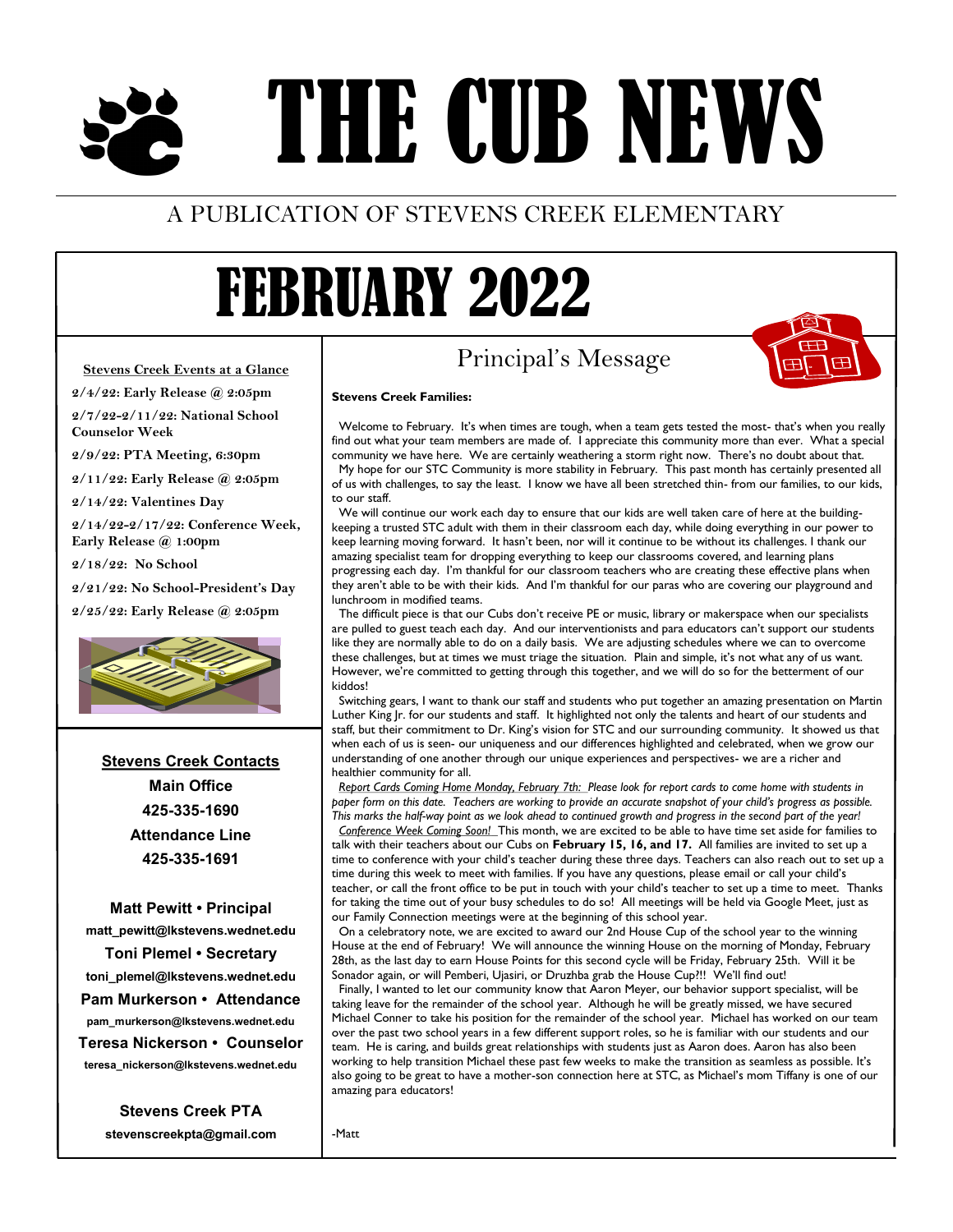#### **Inclement Weather Info**

In the event that snow or other conditions force changes in school schedules or bus routes, announcements will be made on all major TV and radio stations by 6 a.m. Simultaneously, information will be posted to our website at www.lkstevens.wednet.edu under Site Shortcuts>School Closure Info or go directly to www.flashalert.net and click on Lake Steven Schools. Please depend on radio, TV, District Social Media (Facebook & Instagram) and/or internet to access

information about the status of schools.

**Remember! If no public announcements are broadcast, school & buses will be operating on normal schedule.** 



#### **Crusin' Cubs Running Club**

 Every Tuesday & Thursday (weather permitting) students can wear their running shoes for a lunch recess running club. Students can walk/run around the track during lunch recess (monitored by staff). Every time a student runs 6 laps it is a mile. As crusin' cubs achieve more and more miles, the student can earn half marathon (13.1 miles) and marathon medals (26.2 miles) which will be awarded during PE class. Our first medals were distributed last week.

**Cruisin Cub Stats as of January 21st**

11,287 laps = 1,881 miles

#### **3rd-5th Student Leaders:**

Aala Alghazali, 140 laps = 23 miles

Tanner Snyder 280 laps = 46.6 miles

#### **K-2nd Student Leaders:**

Arina Berdiugina 65 laps = 10.8 miles

Lawson Fuller, 208 laps = 34.6 miles

Be sure to encourage your child to wear their running shows and participate in this fun, healthy activity during lunch recess on Tuesday & Thursday.

#### **Stevens Creek PTA News**

- Please consider joining PTA. To join our PTA visit this link: [https://www.memberplanet.com/packetview/](https://www.memberplanet.com/packetview/stevenscreekpta/membership) [stevenscreekpta/membership](https://www.memberplanet.com/packetview/stevenscreekpta/membership)
- Yearbook pre-sale currently underway. The cost is \$20 (additional costs for Shout-outs & Kinder Cub page). Order forms should be returned to the office.
- Our next PTA Meeting will be on February 9th @ 6:30pm via Zoom. Look for the link to be emailed to our members soon. We hope you can join us.
- To contact the PTA just drop them an email at: stevenscreekpta@gmail.com.

**TEACHERS** together ideas **learning integrity** 

#### **News from Nurse Linda**

Please see below for important information from our school nurse.

- For weekend COVID-19 support, we have a nurse to manage these call and emails from students, parents & staff. Staff, parents or students may call, text or email any questions they might have or to report any COVID positive results that have occurred during the weekend. This on-call nurse will begin contact tracing and coordinate with the appropriate school staff. The time period for this on-call nurse is Friday 4pm to Sunday 5pm. The nurse is Laura Newman and she can be reached at 425-870-9298 or COVIDinfo@lkstevens.wednet.edu.
- For after hours Monday-Friday (after the school office closes) you may contact our District Nurse & COVID Coordinator, Ernette Visitacion. She can be reached at

ernette\_visitacion@lkstevens.wednet.edu or 425-293-8096.

 If a student is fully vaccinated, please provide our Health Room with this information. A copy of the vaccination record can be mailed to Nurse Linda (linda\_wrightrathke@lkstevens.wednet.edu) or Ms. Hannah our health room assistance (Hannah courture@lkstevens.wednet.edu) or a copy may be dropped off in the office.